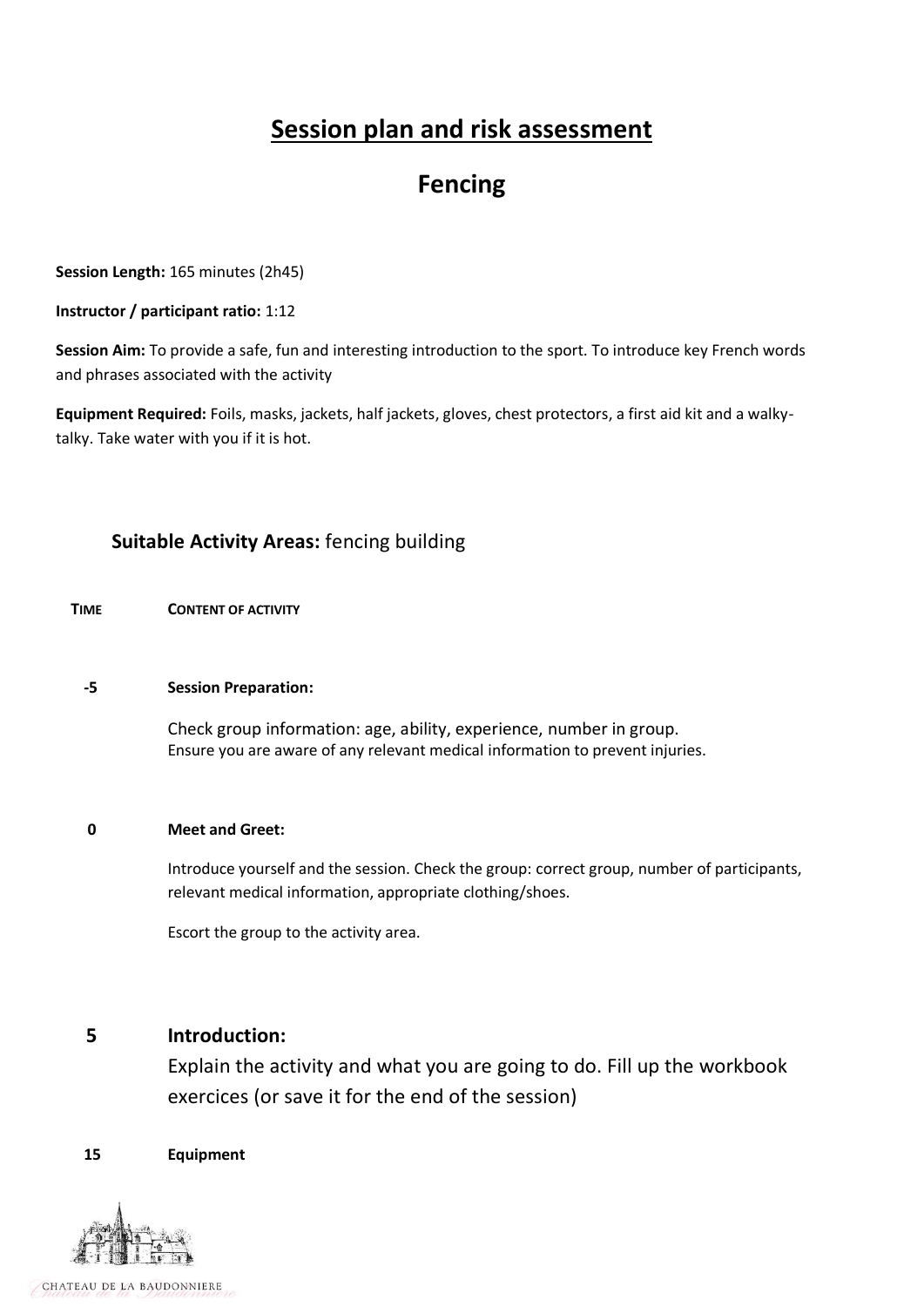In general, we give the equipment to the group at two different times. When it is hot, it is better to warm up before this step.

Explain how to put each part of the equipment on: half-jacket, jacket (protection if needed) and gloves. We give the mask and foils later.

Remove jewellery and tie hair back and kit up the participants.

## **You must give chest protections to all girls,** whatever their age. **Also give half jackets to everyone, whatever colour jacket they have.**

It is more comfortable to wear a t-shirt underneath the jacket. Nobody should wear a hoody underneath the jacket.

#### **25 Warm Up**

Play games to prepare physically each participant. Try to be inventive. The ideal is to link the warm up with fencing skills (using the fencing technique for example).

Only handle a foil if everyone in the area is wearing a mask. Do not remove the mask until in the designated safety area. Foils NOT to be brought into safety area

Stress the importance of listening to instructions.

#### **35 Learn the technique, without the foils**

Explain and make everybody practicing all the technique of fencing = EN GARDE, EN AVANT, EN ARRIERE, ATTAQUE. Try to diversify the way of teaching the technique but don't forget the principal rules of it : EXPLAIN – DEMONSTRATE - PRACTICE

### **55 Complete the equipment**

Explain how to put on the rest of the equipment : mask. When you will give the foils to the group, you'll need to be very vigilant and uncompromising. So insist on the importance on listening to the instructions

#### **Safety rules to remember**

Split the room in to two zones and explain them (fight & safety)

No foils are allowed in the safety area.



CHATEAU DE LA BAUDONNIERE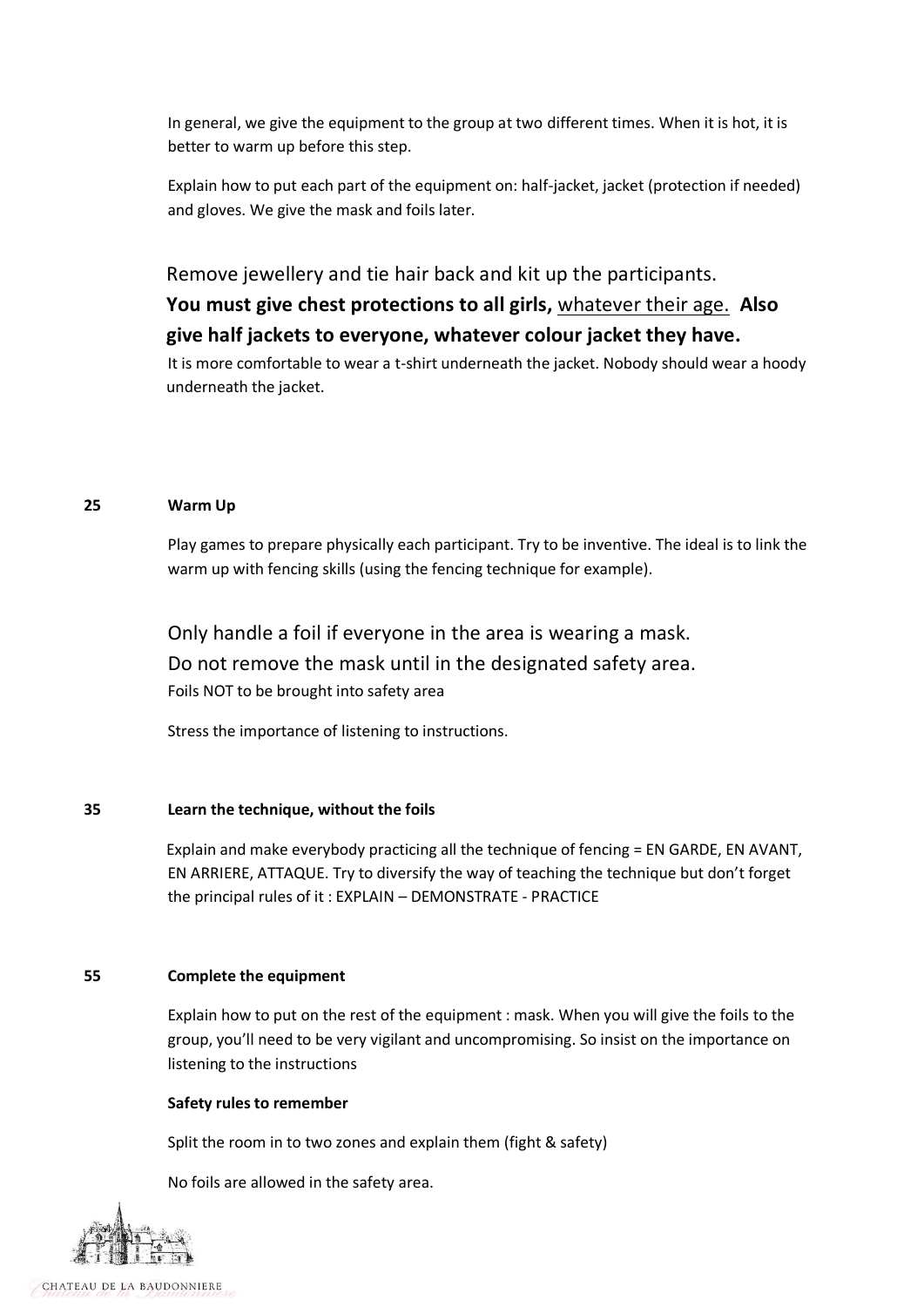EVERYBODY needs to have a mask on in the fight area.

Do not allowed the big lateral movements with the foil = "slash"

Present each part of the foil: handle, blade and point and explain what they are used for. A lot of kids are worry of these type of arm so take your time on this part of the explanation.

Explain carefully which part of the body they are allowed to touch with the foil.

CHECK BUTTON ON FOIL WHEN YOU GIVE THEM TO THE KIDS

#### **70 Practice with the foil**

Do a review of the different techniques learnt before.

Practise the lunge technique standing still and then practise while moving. With the foils, never put more than two people working together.

Explain the parry and riposte technique.

Constantly coach individuals throughout this time and try to diversify the exercises so the participants can improve their skills.

You can do some games or small competitions.

#### **100 Break**

You can take a break at the château or directly in the fencing room.

If you come to the château :

- Respect the equipment e.g. the jackets. If it is raining, take the jackets off. If the children want to they have to take the jackets off. If it's sunny they can keep them on but make sure that they are respectful with them (do not let them roll around the grass for example)

- Lock all the foils in the box before you leave the room.

#### **115Practice #2 / Competition**

When the group has acquired all the techniques, you can organise a competition. It is up to you to make it how you want : individual or in team, with qualification or elimination… The important part is that each participant has at least 3 fights.

You can involve other participants in judging / scoring. It is a good way to introduce the vocabulary they have learnt. Even so, stay vigilant and ready to take action in case of dispute or a safety issue.

Keep control of the fights and make sure that everybody is involved.



CHATEAU DE LA BAUDONNIERE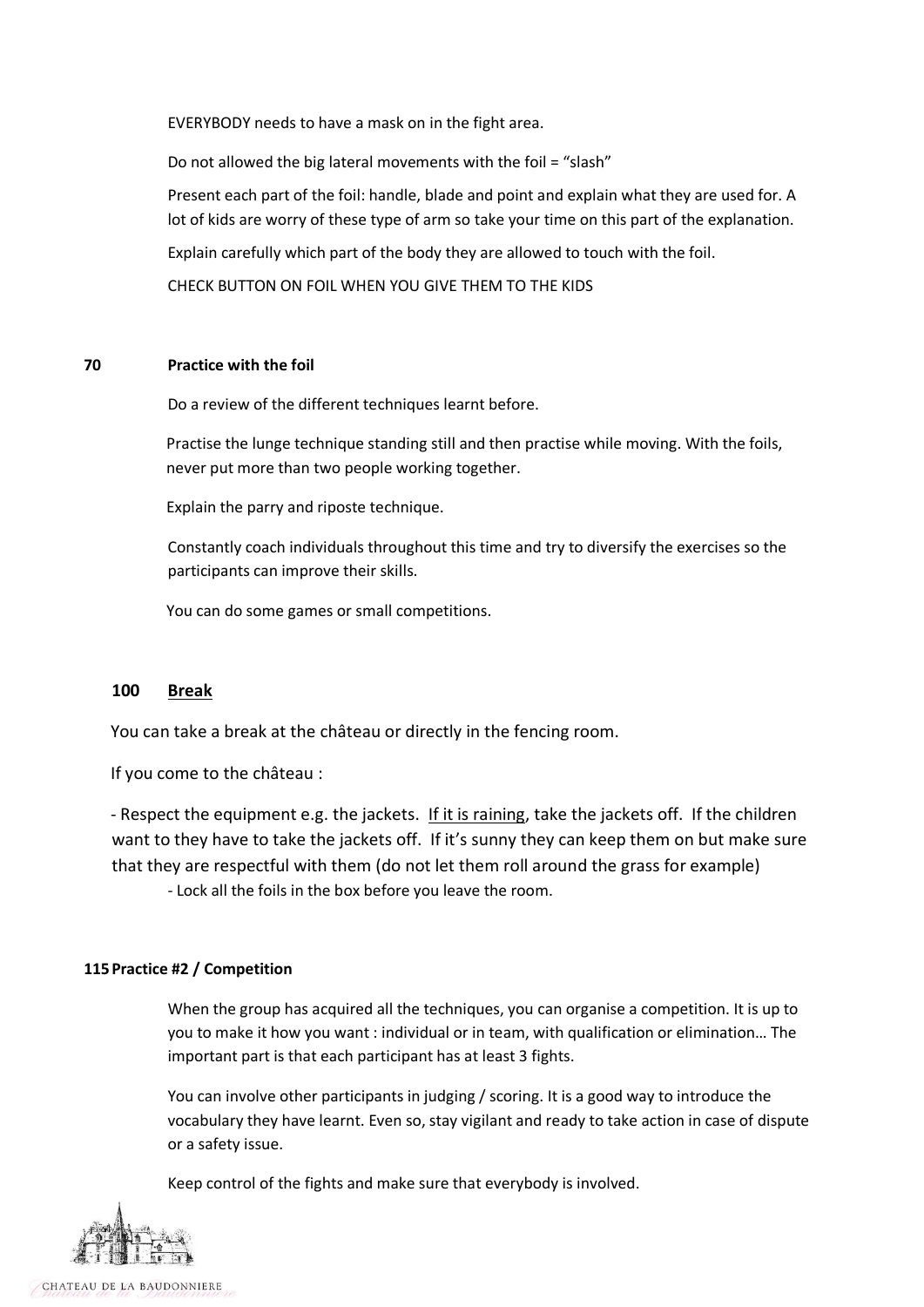Remark: if you take more than 10 minutes break between the practice and the competition, participants should warm up again quickly before starting the tournament.

#### **155 Tidy / Review**

Tidy all the equipment with the kids.

Carry out a review (using an appropriate review tool as below) of activity and language (including completion of workbooks)

#### **165** Thank the group.

Check that the equipment is appropriately tidied away.

**Make sure the trunks are locked** and that the fencing rooms' doors and windows are closed.

#### **Review tools for Fencing**

What I learned

Positive Feedback

Drama

Positions

Linguistic Review (Body parts and workbook)

#### **At the end of each session staff are asked to complete the following tasks:**

- $\cdot \cdot$  Tidy up the area picking up any litter, etc...
- Check all foils, safety clothing, masks, etc.. are accounted for.
- Check all foils, safety clothing, masks, etc… for damage and store appropriately.
- ❖ Replace any worn or missing safety tips on foils.
- ❖ Clean whiteboard used.
- ❖ Lock all equipment boxes.
- $\cdot \cdot$  Ensure that ALL damaged or unusable equipment is clearly marked, placed in the appropriate area so that it cannot be used and that the damage is reported.
- Replace any damaged or unusable equipment so that the activity is ready for the next session.

#### **General:**

The above only takes a few minutes at the end of each session and shows a professional approach and respect for colleagues. If carried out by ALL staff it will improve the day-to-day environment of the Château and generally make life easier and better for all staff.

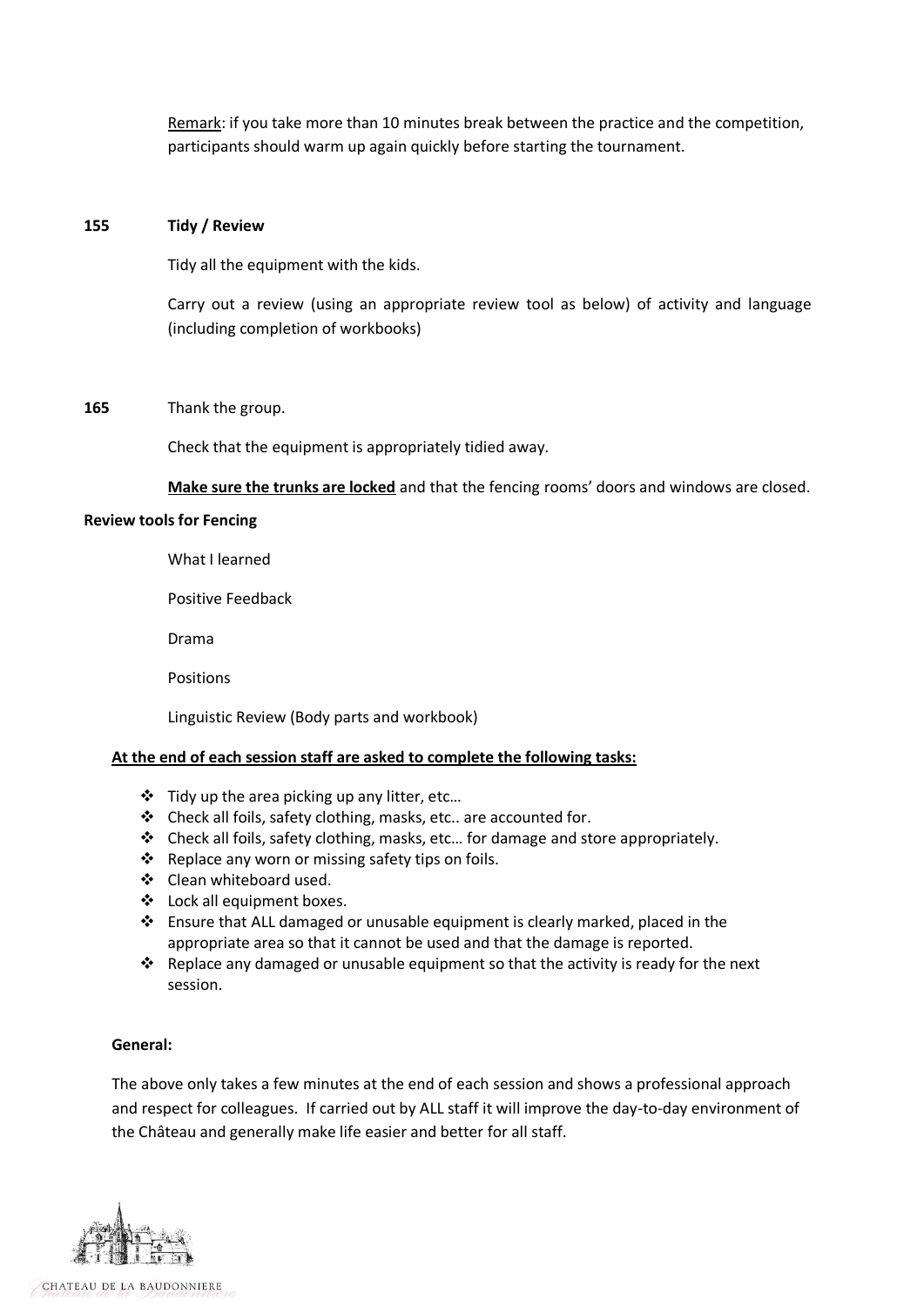#### **IT IS ALSO IMPORTANT FOR ALL STAFF TO:**

- **Report all safety issues/ risks.** It is EVERYONE'S responsibility to do all we can to continue to improve the safety of our guests and colleagues.
- **Report all accidents and incidents involving guests AND staff**. It is only by understanding why accidents/incidents have happened and acting upon this information that we reduce the risk of a reoccurrence.
- **Ensure all storage areas are kept locked.**
- **Ensure that all storage areas are kept tidy.**
- **Return walky-talkies to the Local.**

| Hazard                                           | <b>Risk</b>               | <b>Persons at Risk</b> | Level of<br><b>Probability</b> | <b>Control Measure</b>                                                                                                         | <b>Outcome</b> |
|--------------------------------------------------|---------------------------|------------------------|--------------------------------|--------------------------------------------------------------------------------------------------------------------------------|----------------|
| Faulty<br>equipment                              | Injury                    | Group/Staff            | Medium                         | Qualified instructor<br>to check all<br>equipment prior to<br>and during session                                               | Low            |
| Use of foil<br>without mask                      | Eye and other<br>injuries | Group / staff          | Medium                         | <b>Instructor MUST</b><br>ensure group wear<br>masks at all times<br>when foils are in<br>hands                                | Low            |
| Inappropriate/<br>lack of protective<br>clothing | Injury                    | Group/Staff            | Medium                         | Participants and<br>instructors to wear<br>all appropriate<br>protective clothing                                              | Low            |
| Uncontrolled<br>fighting                         | Injury from foil          | Group                  | Medium                         | Qualified instructor<br>to maintain<br>complete control of<br>session                                                          | Low            |
| Ill fitting<br>equipment                         | Injury from<br>foil       | Group/Staff            | Medium                         | Instructor to ensure<br>correct fit at<br>beginning of session<br>paying particular<br>attention to mask.<br>Continue to check | Low            |

#### **RISK ASSESSMENT**